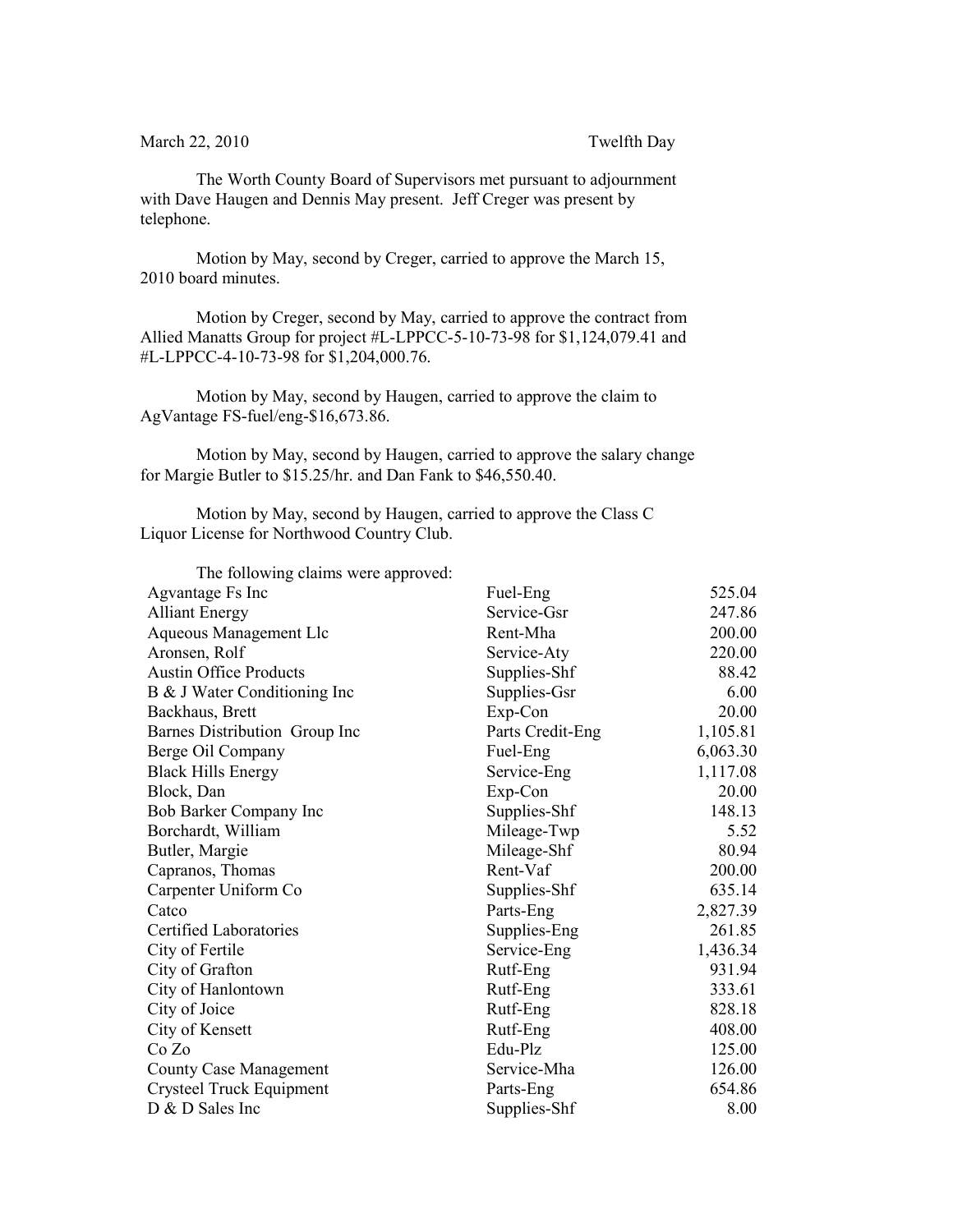| D & L Equipment                      | Parts-Eng        | 103.20    |
|--------------------------------------|------------------|-----------|
| Dave Syverson Ford Truck             | Parts Return-Eng | 2,739.31  |
| Dave's Detailing                     | Service-Shf      | 150.00    |
| Decker Sporting Goods                | Supplies-Phd     | 217.50    |
| Dick's Place                         | Service-Tra      | 325.00    |
| Dorsey, Kelli                        | Mileage-Phd      | 26.00     |
| <b>Ed Roehr Safety Products</b>      | Credit-Shf       | 117.08    |
| <b>Electronic Engineering</b>        | Supplies-Shf     | 33.00     |
| <b>Electronic Specialties</b>        | Supplies-Tra     | 118.80    |
| <b>Fallgatter's Market</b>           | Supplies-Phd     | 30.57     |
| Fastenal                             | Parts Return-Eng | 120.00    |
| Ferden, Eugene                       | Meeting-Vaf      | 61.04     |
| Ferley, Paul                         | Meeting-Vaf      | 50.00     |
| Francis Lauer Youth Services I       | Service-Juv      | 46.65     |
| Freeborn County Coop Oil             | Service-Soc      | 441.88    |
| Goeken, Mary                         | Rent-Ema         | 70.00     |
| <b>Grafton Fire Department</b>       | Training-Ems     | 320.00    |
| Greve Law Office                     | Rent             | 300.00    |
| Hackbart, Philip E.                  | Meeting-Vaf      | 61.04     |
| Hanson, Jim                          | Exp-Con          | 20.00     |
| Harland Technology Services          | Equip-Dap        | 1,116.00  |
| <b>Healthworks</b>                   | Service-Shf      | 151.00    |
| <b>Heartland Power Coop</b>          | Service-Eng      | 291.06    |
| Hendrikson, Debra                    | Mileage-Hha      | 106.50    |
| Hendrikson, Joy                      | Exp-Wec          | 541.84    |
| Hengesteg, Matt                      | Bounty-Daa       | 10.00     |
| Hengesteg, Sam                       | Bounty-Daa       | 20.00     |
| Huebner, Cheryl                      | Mileage-Phd      | 366.10    |
| <b>Hygienic Laboratory Accts Rec</b> | Service-Con      | 11.00     |
| I Wireless                           | Service-Shf      | 625.60    |
| 135/105 Welcome Center Inc.          | 3rd Qtr H/M-Ndp  | 2,839.03  |
| Ingersoll, R Michael                 | Mileage-Shf      | 60.72     |
| <b>Interstate Motor Trucks</b>       | Parts-Eng        | 106.04    |
| Iowa County Atty's Assoc             | Dues-Aty         | 152.00    |
| Iowa Dept of Human Services          | Service-Mha      | 22,069.21 |
| Iowa Office Supply Inc               | Supplies-Eng     | 125.84    |
| Iowa State Sheriff's & Deputies      | Edu-Shf          | 220.00    |
| Isac Group Health                    | Health Ins Prem  | 35,587.00 |
| Johnson, Hal                         | Rent             | 940.00    |
| Joice Fire Dept                      | Training-Ems     | 50.00     |
| Kirsch, Kristine                     | Mileage-Shf      | 42.32     |
| Kuennen, Tina L                      | Labor-Gsr        | 1,021.52  |
| <b>Larsen Plumbing</b>               | Service-Shf      | 92.00     |
| Lexis-Nexis                          | Service-Att      | 128.00    |
| Liberty Tire Recycling Service       | Service-Sdp      | 599.98    |
| Low, Tom                             | Bounty-Daa       | 50.00     |
| Low's Standard                       | Fuel-Asr         | 32.97     |
| Manly Junction Signal                | Service-Eng      | 860.47    |
| Marshall & Swift Inc                 | Supplies-Gsr     | 239.46    |
| <b>Mason City Business Systems</b>   | Service-Phd      | 244.42    |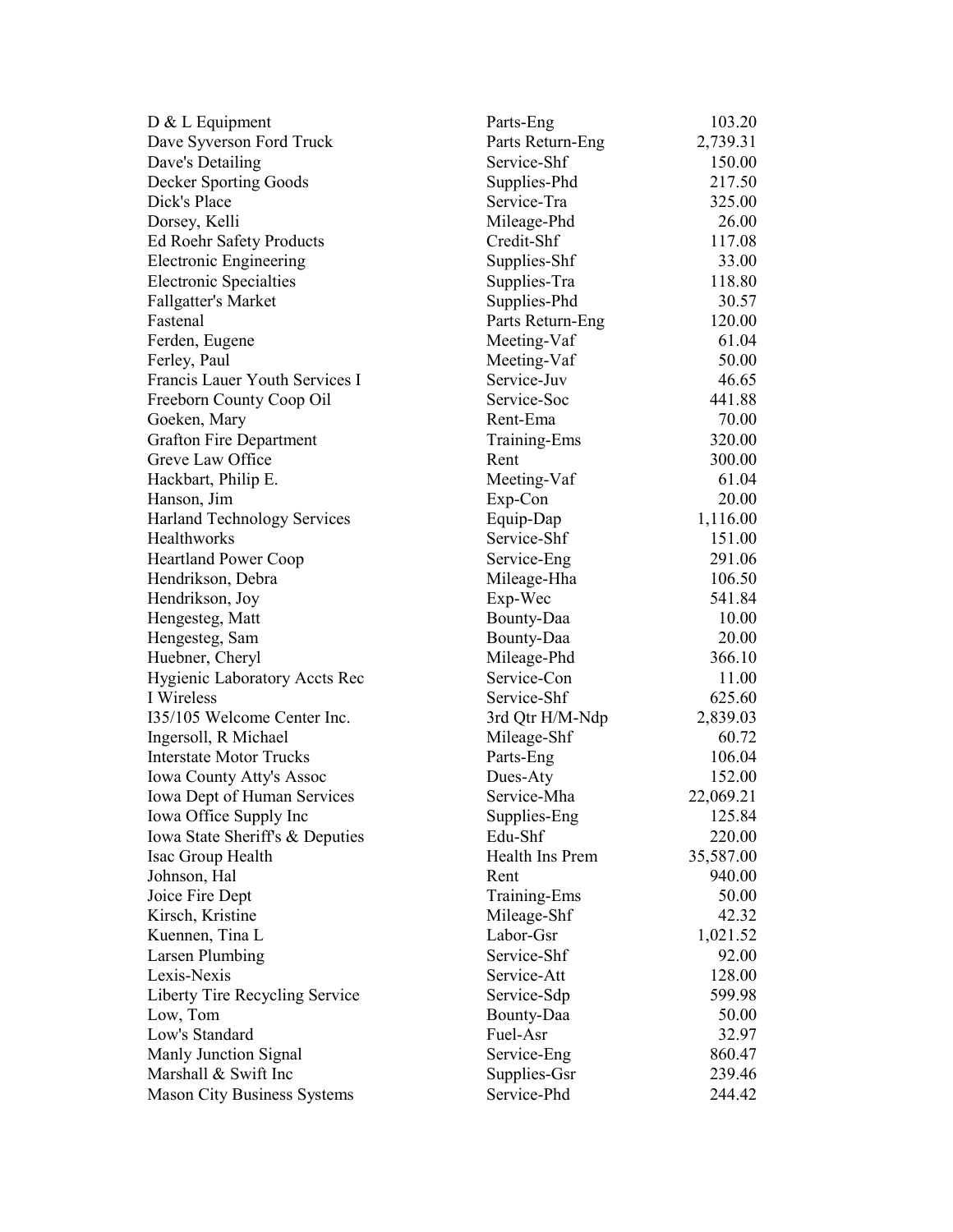| Menards                        | Supplies Return-Eng | 61.27     |
|--------------------------------|---------------------|-----------|
| <b>Mental Health Center</b>    | Service-Mha         | 982.00    |
| Mercy Clinics                  | Service-Shf         | 298.00    |
| Mercy Medical Center-North Ia  | Service-Mha         | 6,075.00  |
| Meyer, Travis                  | Bounty-Daa          | 80.00     |
| Midwest Wheel Companies        | Supplies-Eng        | 11.32     |
| Mitchell Co Care Facility      | Service-Mha         | 423.10    |
| Mueller, Dean A                | Exp-Con             | 30.00     |
| Myli, Diane                    | Mileage-Phd         | 15.85     |
| Napa Auto Parts                | Supplies-Eng        | 73.88     |
| Niacog                         | Service-Tra         | 6,370.14  |
| North Iowa Vocational          | Service-Mha         | 1,446.12  |
| Northern Iowa Therapy Pc       | Service-Phd         | 140.00    |
| Northwood Anchor               | Service-Ema         | 1,165.35  |
| Northwood Fire Department      | Training-Ems        | 30.00     |
| Northwood Lumber Co            | Supplies-Eng        | 42.51     |
| Northwood Police Department    | Service-Att         | 15.00     |
| Northwood Sanitation           | Service-Phd         | 80.00     |
| Northwood True Value           | Supplies-Con        | 830.40    |
| Northwood Welding Inc          | Supplies-Eng        | 282.06    |
| Oleson, Cory                   | Mileage-Shf         | 49.68     |
| <b>Olsons Trading Post Inc</b> | Supplies-Eng        | 291.67    |
| Paetec                         | Service-Eng         | 9.69      |
| Parks, Kristie                 | Mileage-Phd         | 11.50     |
| Parmley, Jerry                 | Exp-Vaf             | 101.80    |
| Pritchard's of Northwood Inc   | Parts-Eng           | 6.32      |
| Qwest                          | Service-Vaf         | 2,179.76  |
| Reindl Repair                  | Service-Hha         | 18.50     |
| Reyerson, Jessica              | Mileage-Phd         | 61.00     |
| Rohne, Joel                    | Edu-It/Gis          | 140.76    |
| Ron's Heating & Cooling        | Service-Eng         | 72.98     |
| Schickel, Candila              | Service-Mha         | 102.00    |
| Scott Van Keppel Llc           | Supplies-Eng        | 18,453.29 |
| Siems, Joe                     | Bounty-Daa          | 110.00    |
| <b>St. Lukes Center</b>        | Supplies-Phd        | 54.00     |
| <b>Staples Credit Plan</b>     | Supplies-Ema        | 472.90    |
| Stayner, Marilyn               | Mileage-Shf         | 55.20     |
| The Sidwell Company            | Service-Dap         | 1,250.00  |
| Tom Hovland Enterprises Inc    | Parts-Eng           | 593.78    |
| Treasurer-State of Iowa        | Service-Mha         | 7,033.50  |
| Trenhaile, Chad                | Bounty-Daa          | 30.00     |
| <b>U S Postal Service</b>      | Postage-Att         | 61.00     |
| Unique Paving Materials Corp.  | Supplies-Eng        | 235.75    |
| Ver Helst Snyder Drug          | Supplies-Shf        | 578.20    |
| Verizon Wireless               | Service-Phd         | 196.52    |
| Visa                           | Supplies-Phd        | 1,520.16  |
| Von Bokern Associates Inc.     | Service-Shf         | 2,000.00  |
| Waste Management               | Service-Sdp         | 336.47    |
| Winn-Worth Betco               | 3rd Qtr H/M-Ndp     | 4,258.54  |
| Worth Co Historical Soc        | 3rd Qtr H/M-Ndp     | 2,839.03  |